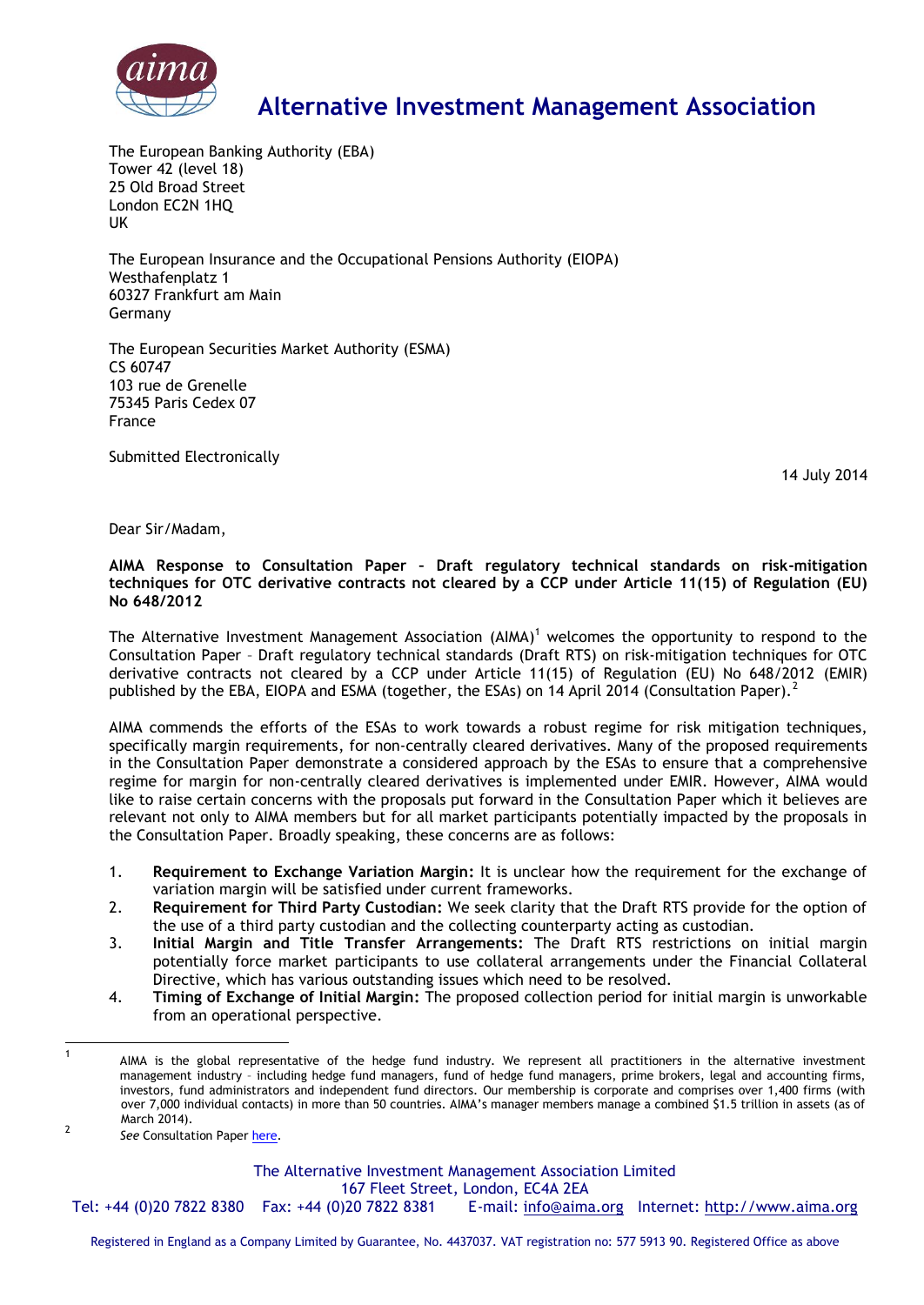

- 5. **Exchange of Variation Margin under FX Contracts:** The proposed 8% haircut on collateral where the collateral currency is different from the settlement currency is unnecessary.
- 6. **Concentration Limits:** The concentration limits proposed in the Draft RTS are unnecessary and should be removed.
- 7. **Legal Opinions:** The legal opinions required under the Draft RTS should be of industry standard form and should be issued on the establishment of the segregation arrangement only.

We refer the ESAs to the Annex of this Letter for further details in respect of each of the above points.

AIMA would like to thank the ESAs for the opportunity to respond to the Consultation Paper and would welcome the opportunity to discuss the contents of this Letter in greater detail. Please do not hesitate to contact Jiří Król [\(jkrol@aima.org\)](mailto:jkrol@aima.org) or Adam Jacobs [\(ajacobs@aima.org\)](mailto:ajacobs@aima.org) on +44 (0)207 822 8380 in this regard.

Yours faithfully,

Adam Jacobs Director, Head of Markets Regulation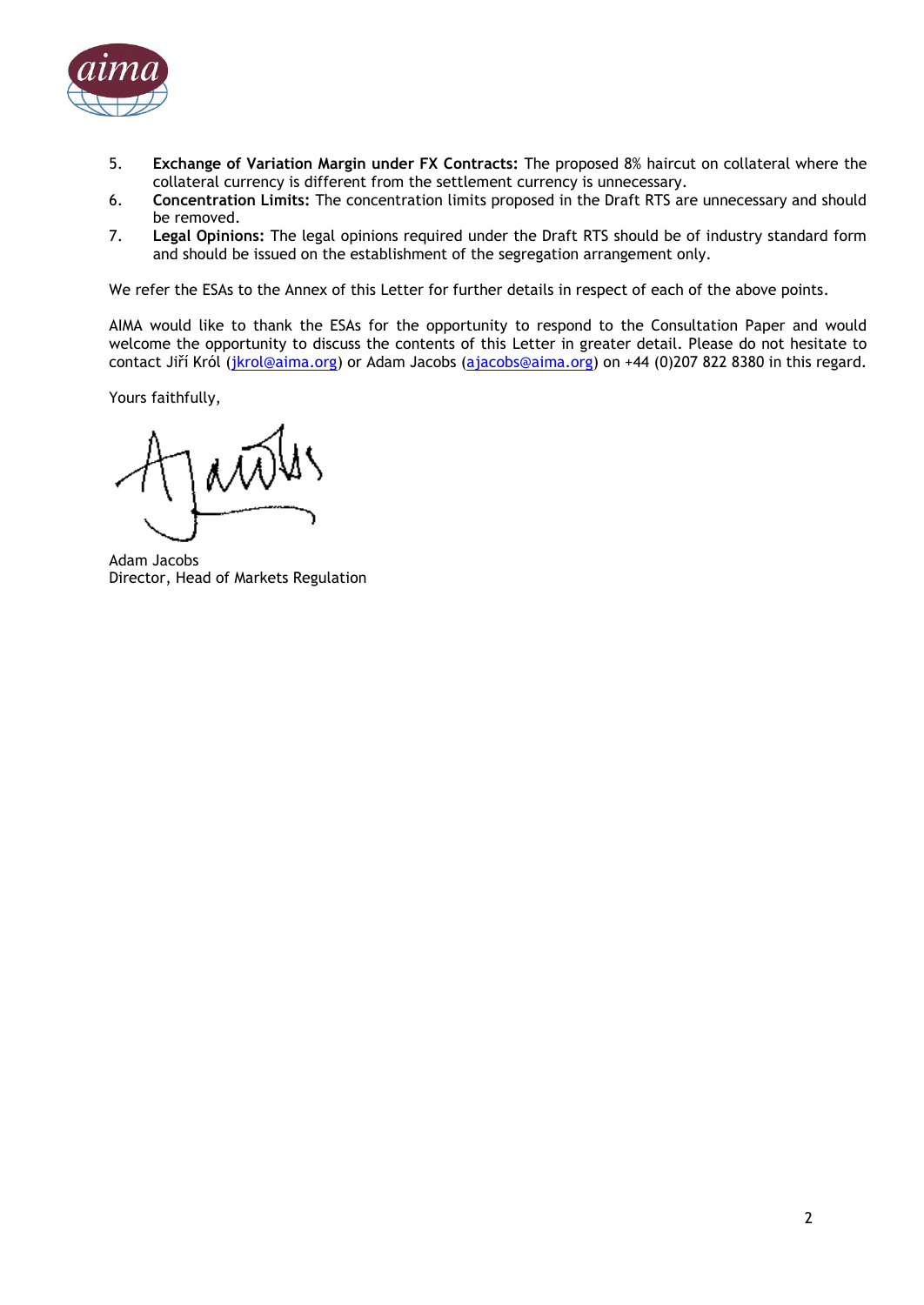

# **Annex – AIMA Concerns with the Draft RTS**

#### **1. Requirement to Exchange Variation Margin**

AIMA members typically enter into collateral agreements for derivatives in the form of a standard ISDA Credit Support Annex (CSA) or a prime brokerage agreement (PBA). To meet the requirement to post variation margin, both of these relationships will need to be redocumented, and it is a material concern that there will be insufficient time and resources to do so before December 2015.

Under a CSA the fund is typically required to give initial margin to a bank counterparty. The collateral is passed by way of title transfer. Variation margin is then exchanged between the fund and the bank. But because of the title transfer nature of the arrangement, the transfer of initial margin by the fund creates a credit risk for the fund on the bank, and the fund's right to call for variation margin is on a net basis with the initial margin. So if the initial margin is EUR 1m on trade date, the fund must give the bank EUR 1m, and is exposed for the value of EUR 1m. If the value of the trade moves to be EUR 400,000 in favour of the fund, then the bank will return EUR 400,000, leaving the net collateral as EUR 600,000 posted by the fund to the bank. The fund is always exposed for an aggregate amount of EUR 1m when the value of the collateral and the derivative are added together. Although the fund has received some collateral back, on a net basis it is posting EUR 600,000 and so it is unclear that Article 1 VM is satisfied. If we take the view that the Article is not satisfied then the solution would be to enter into a segregated initial margin agreement with the bank so that the EUR 1m was set to one side.

The problem with this is two-fold:

- i. The limited time before December 2015 to redocument the relationships with segregated initial margin (the large majority of non-UCITS funds in Europe will need to, and with every derivative counterparty); and
- ii. Segregating initial margin will cause a large drain on the finances of the bank recipients of the collateral.

It appears to us that the liquidity effect of the loss of this collateral from the financial system has not been included in the modelling in the consultation paper, as it appears that relationships with less than EUR50m of initial margin and below the portfolio notional size thresholds have been ignored. However, we believe that the implication of this possible interpretation of Article 1 VM is that a great many collateral relationships will require segregation.

Adding to this problem is the fact that PBAs do not provide for prime brokers to provide variation margin. PBAs will also need to be redocumented to provide for this. The legal work to do so will not be as significant as for the CSAs, but the loss of liquidity for the prime broker banks will again be material.

We strongly recommend that, in the same way that you have lessened the impact of the segregation of initial margin by imposing a EUR 50m threshold before initial margin must be posted, you give a tolerance for the posting of initial margin by way of title transfer, provided that it is agreed to contractually by the parties. Separately, we suggest that the relationship between a fund and its prime broker be exempted from the scope of these rules, and instead be subject to specific rules that look at the overall credit relationship between a fund and its prime broker, covering all risk exposures such as cash lending and deposits, stock loans and rehypothecation.

We also propose that the current proposed start date for the variation margin requirements, of December 2015, be phased in on the same basis as for the initial margin requirements. As described above, there are numerous legal and operational requirements that our members will need to implement to ensure compliance with the provisions proposed in the Draft RTS. While OTC derivatives transactions (other than FX forwards) are likely to already be subject to bilateral variation margin requirements, the legal and operational changes required by the Draft RTS still make the implementation timeframe difficult.

In particular, the application of such a phase-in to the requirements to post variation margin would give smaller market participants, who represent far less market risk, sufficient time to comply with the RTS.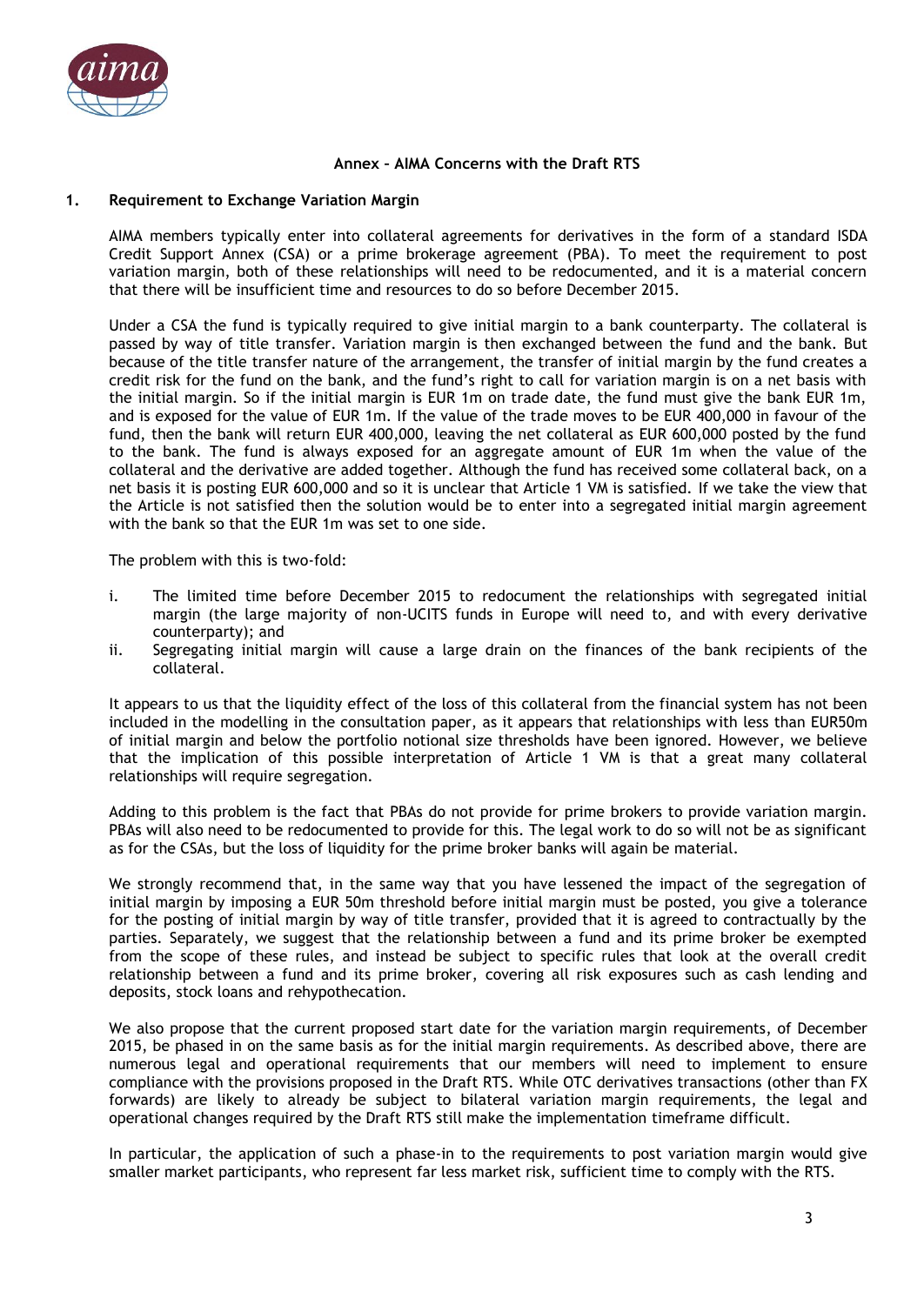

# **2. Requirement for a Third Party Custodian**

Article 1 SEG provides that "*initial margin shall be segregated from proprietary assets on the books and records of a third party holder or custodian, or other legally effective arrangements made by the collecting counterparty".* AIMA recommends that (i) the RTS make clear that the collecting counterparty can act as custodian for the initial margin (subject to the gathering of the necessary legal opinions and any other necessary steps); and (ii) the party posting collateral be given the choice whether to insist that the collateral be held with a third party holder or custodian rather than the collecting counterparty.

While it may superficially appear a better choice for our members to always ask for a third party to hold collateral, use of a third party custodian does increase costs compared to the collecting counterparty acting as custodian.

#### **3. Initial Margin and Title Transfer Arrangements**

The restrictions on the collection and use of initial margin contained in the Draft RTS, specifically Article 1 GEN(3) in Chapter 1<sup>3</sup> and Articles 1 SEG(4)<sup>4</sup> and 1 REU(1)<sup>5</sup> both in Chapter 4, effectively mean that, under English law at least, the initial margin has to be posted by way of security arrangement and not under a title transfer arrangement.

Because market participants would be unable to effect their initial margin arrangements by way of title transfer arrangements such as under CSA, we believe action would need to be taken in relation to the current uncertainty related to the Directive 2002/47/EC (**Financial Collateral Directive**). <sup>6</sup> We have serious concerns as to the enforceability of security financial collateral arrangements in many EU Member State jurisdictions, due to the requirement under the Financial Collateral Directive for "possession" or "control"<sup>7</sup> and the way these concepts have been interpreted by the respective courts and legislatures of EU Member States. AIMA believes the Financial Collateral Directive should first be amended to address any ambiguities in this regard, before the ESAs take any steps which potentially force market participants to use an unenforceable collateral arrangement.

As a general point, by increasing the likelihood that potentially unenforceable collateral arrangements will be used, a collecting party can have no certainty that the collateral it receives can be used against the loss it incurs due to a counterparty default. In essence, markets participants using such arrangements would find that, *ex post facto*, they have transacted with their counterparties on an uncollateralised basis which increases systemic risk.

## **4. Timing of Exchange of Initial Margin**

We do not believe the current call period for initial margin $^8$  is operationally practicable for our members. The calculation and calling of initial margin requires a level of trade reconciliation between counterparties. Trade reconciliation typically takes place on a T+1 basis. Having so reconciled, there needs to be a period for delivery. This issue is compounded for our members by the fact that many transact with counterparties in different jurisdictions across different time zones.

On this basis, we propose that initial margin should be collected a T+2 basis.

 $\frac{1}{3}$ Initial margin must be posted on a gross basis.

<sup>4</sup> Initial margin must be: (i) held in such a way as to ensure that the initial margin collected is available for immediate use to the collecting party in the event of its counterparty's default; and (ii) subject to arrangements that protect the posting party from the collecting party's insolvency.

<sup>5</sup> The collecting party is not permitted to rehypothecate initial margin received.

<sup>6</sup> *See* Financial Collateral Directive [here.](http://eur-lex.europa.eu/legal-content/EN/TXT/PDF/?uri=CELEX:32002L0047&from=EN)

<sup>7</sup> *See* Article 2(2), [Financial Collateral Directive.](http://eur-lex.europa.eu/legal-content/EN/TXT/PDF/?uri=CELEX:32002L0047&from=EN)

<sup>8</sup> *See* Article 1 EIM(3), Chapter 1, [Draft RTS.](https://www.eba.europa.eu/documents/10180/655149/JC+CP+2014+03+%28CP+on+risk+mitigation+for+OTC+derivatives%29.pdf)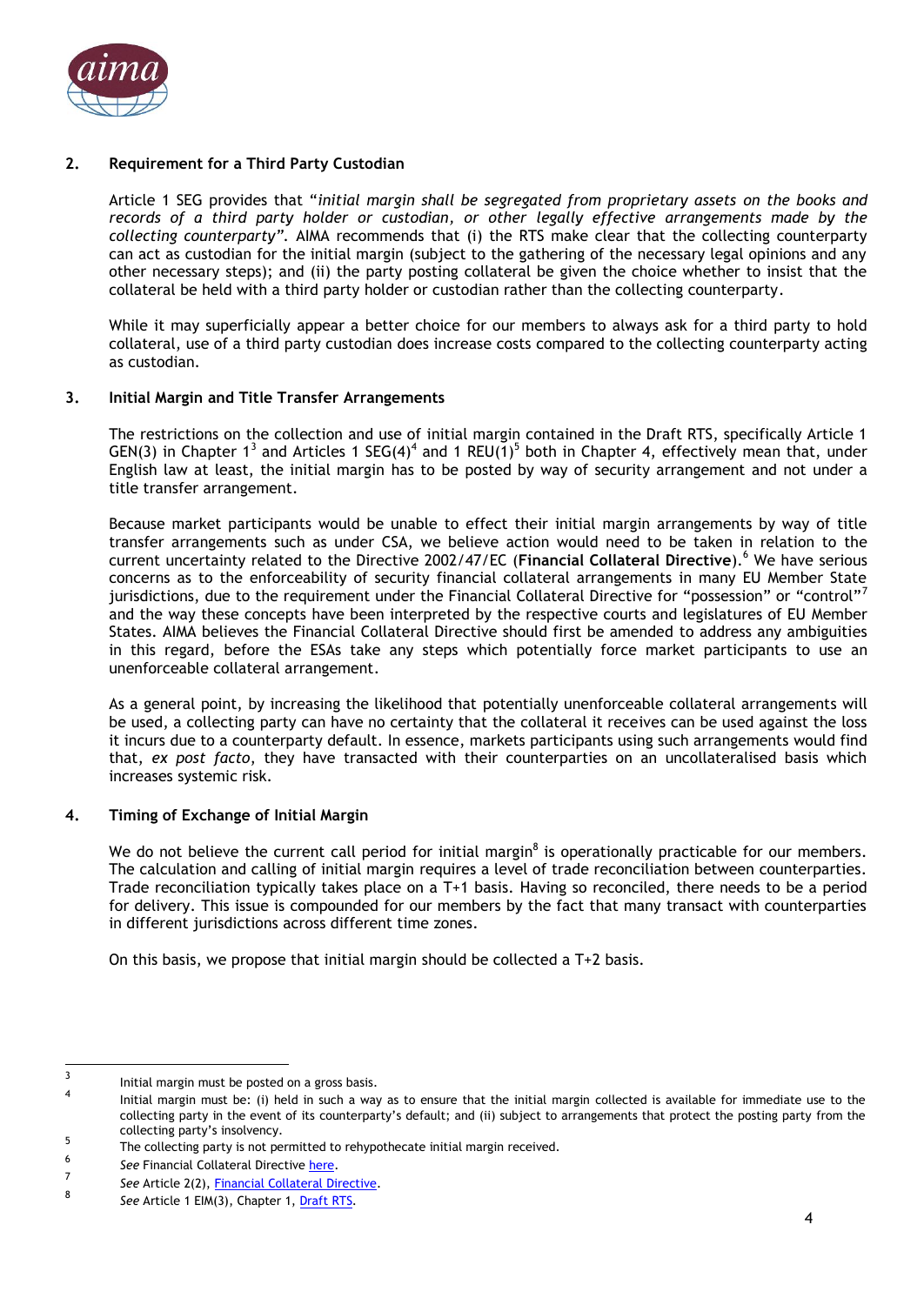

## **5. Exchange of Variation Margin under FX Contracts**

The Draft RTS seeks to apply an 8% haircut to collateral where the collateral currency is different from the settlement currency.<sup>9</sup> We believe that this proposal, in certain cases, discourages market participants from employing sound risk management practices.

For example, a fund might have an FX contract with a Swedish bank where the bank pays the fund if Swedish Krona (SEK) falls in value. If the Swedish bank gives the fund SEK cash then the fund has exposure to significant wrong-way risk. However, if the fund is paid in Euros i.e., to alleviate such wrong-way risk, the 8% haircut would apply. The above issue is compounded by the fact that it is rare to find that the value of a large portfolio of derivatives is heavily exposed to the direction of any one currency.

We, therefore, respectfully request that the 8% haircut be removed from the RTS. In considering this request we suggest that ESAs perform their own analysis of the correlation to different major currencies of the value of a number of representative portfolios to see if the 8% haircut approach is justified. We would be happy to assist in this if you wished.

## **6. Concentration Limits**

We do not believe that concentration limits proposed in the Draft RTS<sup>10</sup> are necessary with respect to the assets provided to satisfy the initial margin and variation margin requirements in the Draft RTS. Our members and their counterparties are already incentivised to ensure a level of diversity in the type of collateral posted since this best ensures credit risk is adequately mitigated. Further, we believe the 50% concentration limit is especially problematic given the widespread practice of using high-grade liquid sovereign debt securities as collateral. We suggest that concentration limits should not apply with respect to all G-7 sovereign debt with a credit rating of AA- or above.

Conversely, we do not see why the RTS encourage at Article 6 LEC the use by a sovereign of its own debt to cover its collateral obligations by exempting this debt from wrong-way risk limits. This is clear wrong-way risk.

## **7. Legal Opinions**

The Draft RTS requires counterparties to obtain legal opinions which confirm that the segregation arrangements meet the requirements laid out in the Draft RTS, specifically that: (i) cash initial margin is segregated from the proprietary assets of the counterparty where a fund has not opted for individual account segregation; (ii) initial margin is immediately available to the collecting party; and (iii) that the posting counterparty is sufficiently protected from the insolvency risk associated with its counterparty.<sup>1</sup>

We believe that further clarity is required from the ESAs on the provision of legal opinions.

*First*, it should be made clear that parties are able to rely on an industry standard legal opinion. We believe it would be far too costly and time consuming for parties to obtain specific legal opinions relating to their particular segregation arrangements. ISDA has previously provided such industry standard legal opinions with respect to the enforceability of close-out netting arrangements in certain jurisdictions. We believe that a similar approach of relying on industry-wide legal opinions could also be used with respect to segregation arrangements mandated by the RTS. Importantly, the RTS should permit participants to rely industry-wide standard opinions that are produced for segregation on a generic basis of key principles that must appear in a legal agreement in order to achieve segregation rather than to obtain opinions for individual agreements, as otherwise the cost of obtaining opinions will prove needlessly excessive. We anticipate that for EU parties such legal opinions should be gathered for the jurisdiction of the custodian following the PRIMA principles set out in the Settlement Finality Directive and Collateral Directive.

<sup>-&</sup>lt;br>9 *See* Annex II – Standard haircuts to the market value of collateral[, Draft RTS](https://www.eba.europa.eu/documents/10180/655149/JC+CP+2014+03+%28CP+on+risk+mitigation+for+OTC+derivatives%29.pdf).

<sup>10</sup> **See Article 7 LEC(1), Chapter 3, <u>Draft RTS</u>.** 

See Article 1 SEG(5), Chapter 4[, Draft RTS.](https://www.eba.europa.eu/documents/10180/655149/JC+CP+2014+03+%28CP+on+risk+mitigation+for+OTC+derivatives%29.pdf)